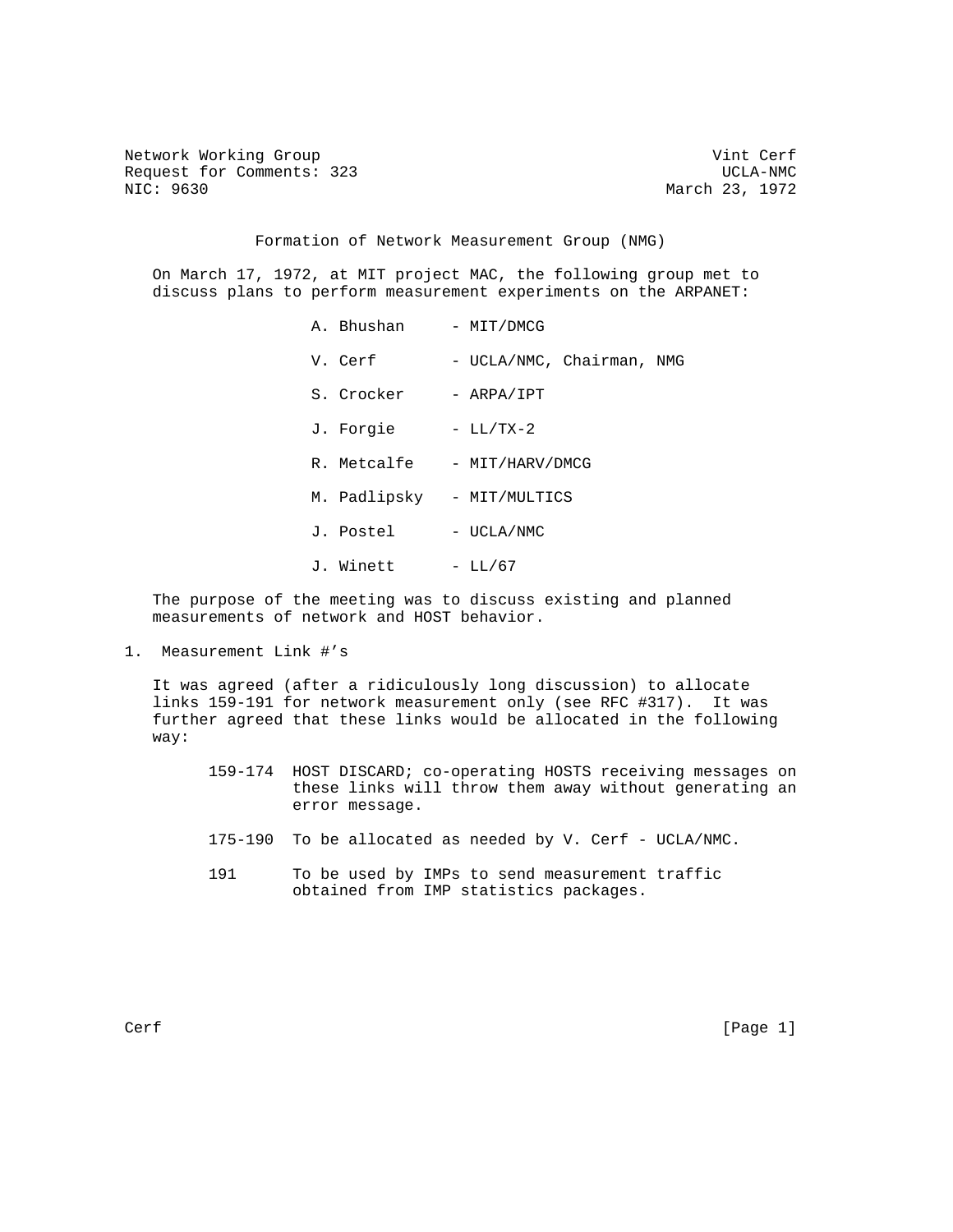It should be apparent that HOSTs wishing to co-operate in the support of a HOST discard service should modify their NCP's to throw away all messages received on links 159-174 without sending an error back to the source HOST (no connection will be open on these links).

2. Process Discard

 Although it was not mentioned at the meeting, C. Kline at UCLA has suggested a PROCESS DISCARD also with some well known socket number. The purpose of this discard routine would be to help us study Process-Process behavior of the network.

 It would be convenient if all co-operating HOSTs could write a Process Discard program which would simply wait for ICP on some standard socket number. Until a complete survey is made of well known socket numbers at each HOST, no socket number will be proposed (see RFC #322).

3. NCP Statistics

 At the meeting it was apparent that several sites have already instrumented their NCP's out of curiosity. In particular, Joel Winett, Lincoln Labs (360/67), has instrumented all connections originated by local TELNET users. He gathers statistics per connection such as:

- a) Network connect time
- b) NCP CPU time
- c) Number of reads or writes on connection
- d) Time stamps on:

first RFC, last RFC, first close, last close.

- e) Number of messages and bits transmitted
- f) Log of errors sent or received

 MULTICS gathers summary statistics on the number of regular (type 0) messages sent and received, and the number of irregular messages (not type 0) sent or received.

Cerf [Page 2]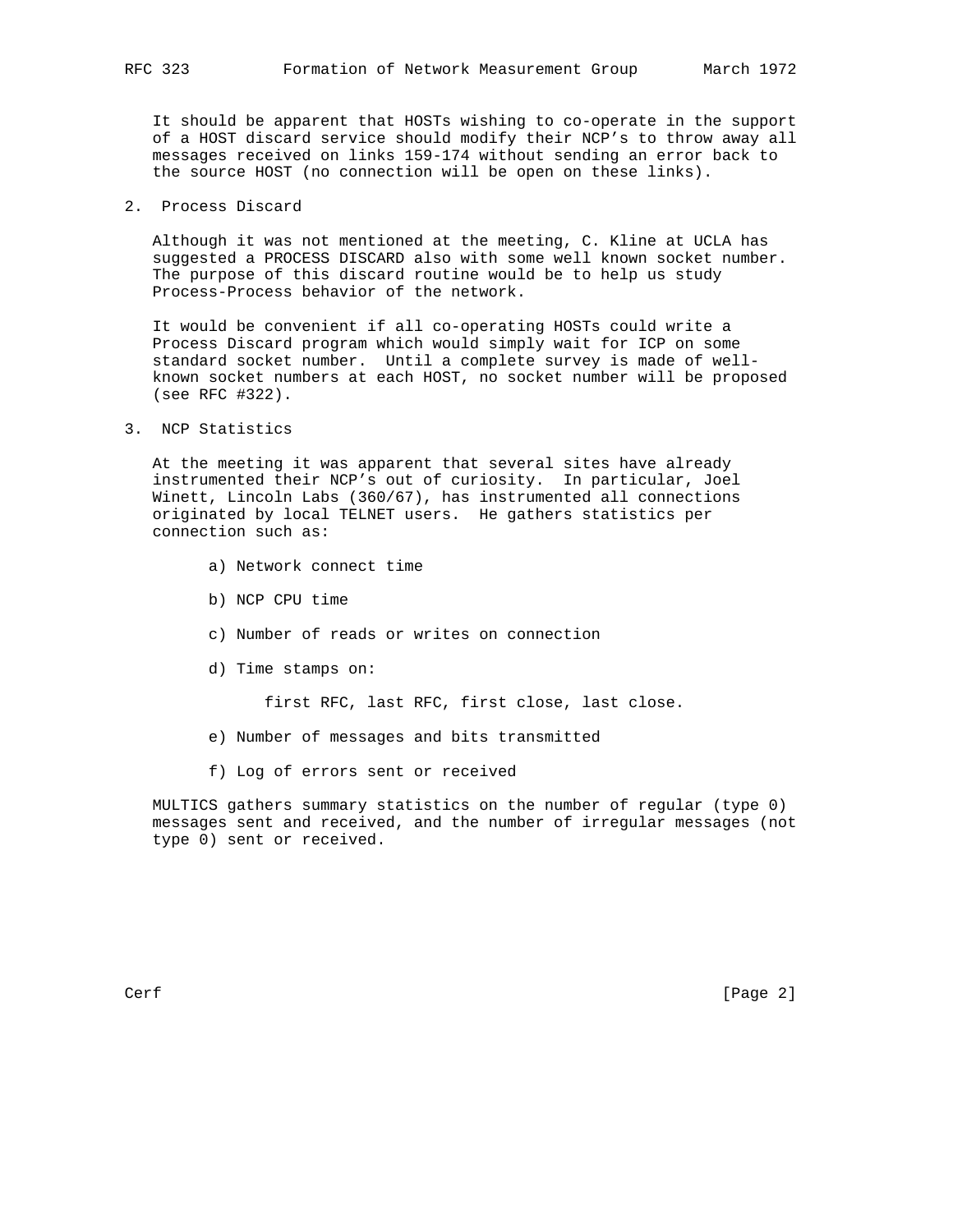The NWG agreed to implement a minimal NCP instrumentation procedure which would gather by HOST for some standard 24 hour period (e.g. local midnight to local midnight) the following:

- a. Total bits sent to HOST
- b. Total bits received from HOST
- c. Total messages sent to HOST
- d. Total messages received from HOST and optionally
- e. Average Round Trip delay on send connections to HOST

 The information above should be collected only for standard open connections (i.e. those using standard NCP protocol) and not Measurement links or experimental NCP links, and in particular, not traffic on link 0).

 Another optional measurement would be to gather the distribution of message types over link 0 over all HOSTS (i.e. not broken down by HOST). This will reveal the relative utilization of control messages (ALLOC should be very prevalent).

 The data collected for the last 24 hour sample period should be available from a process whose well-known (to be specified) socket number will support ICP and will produce a message in the following format: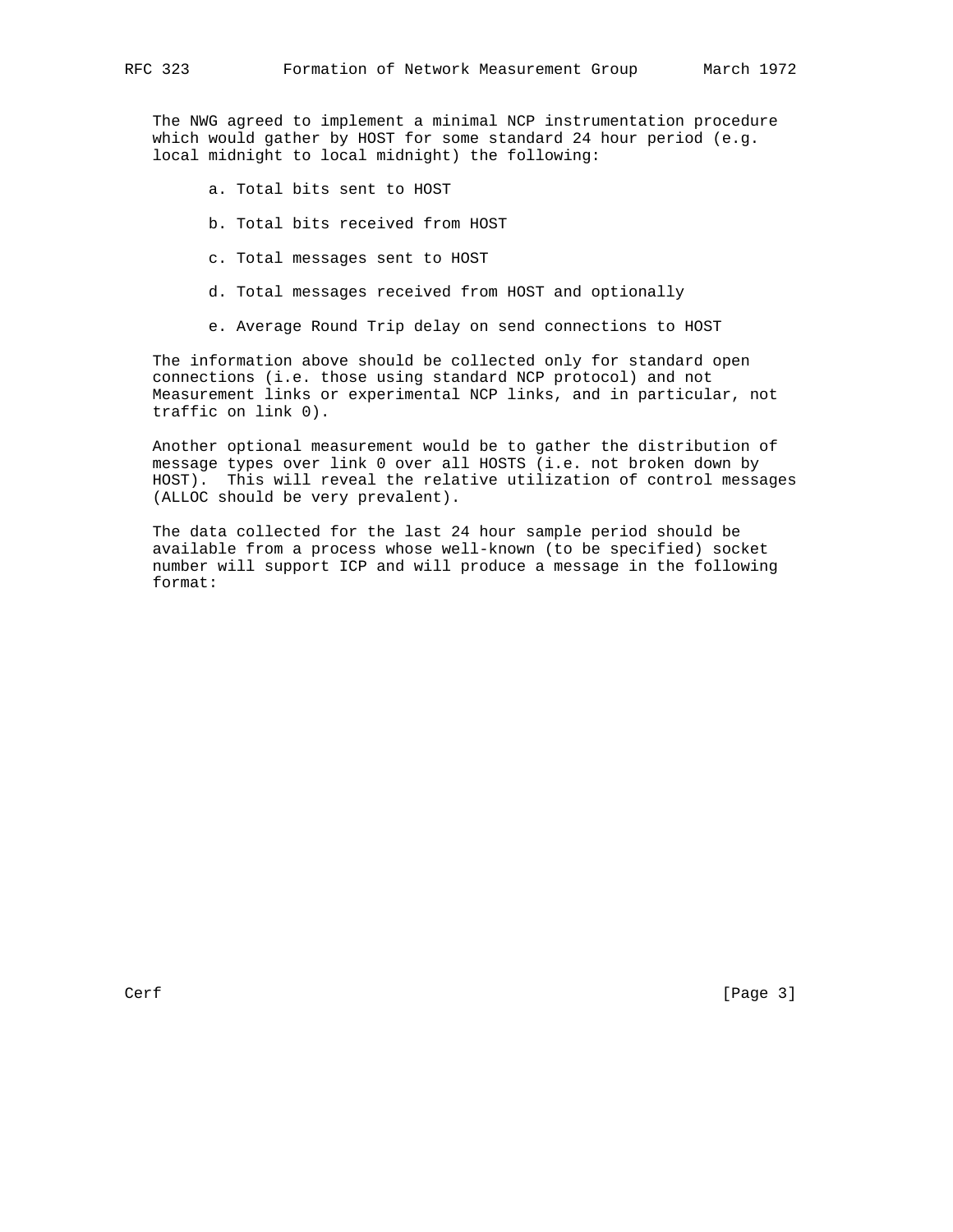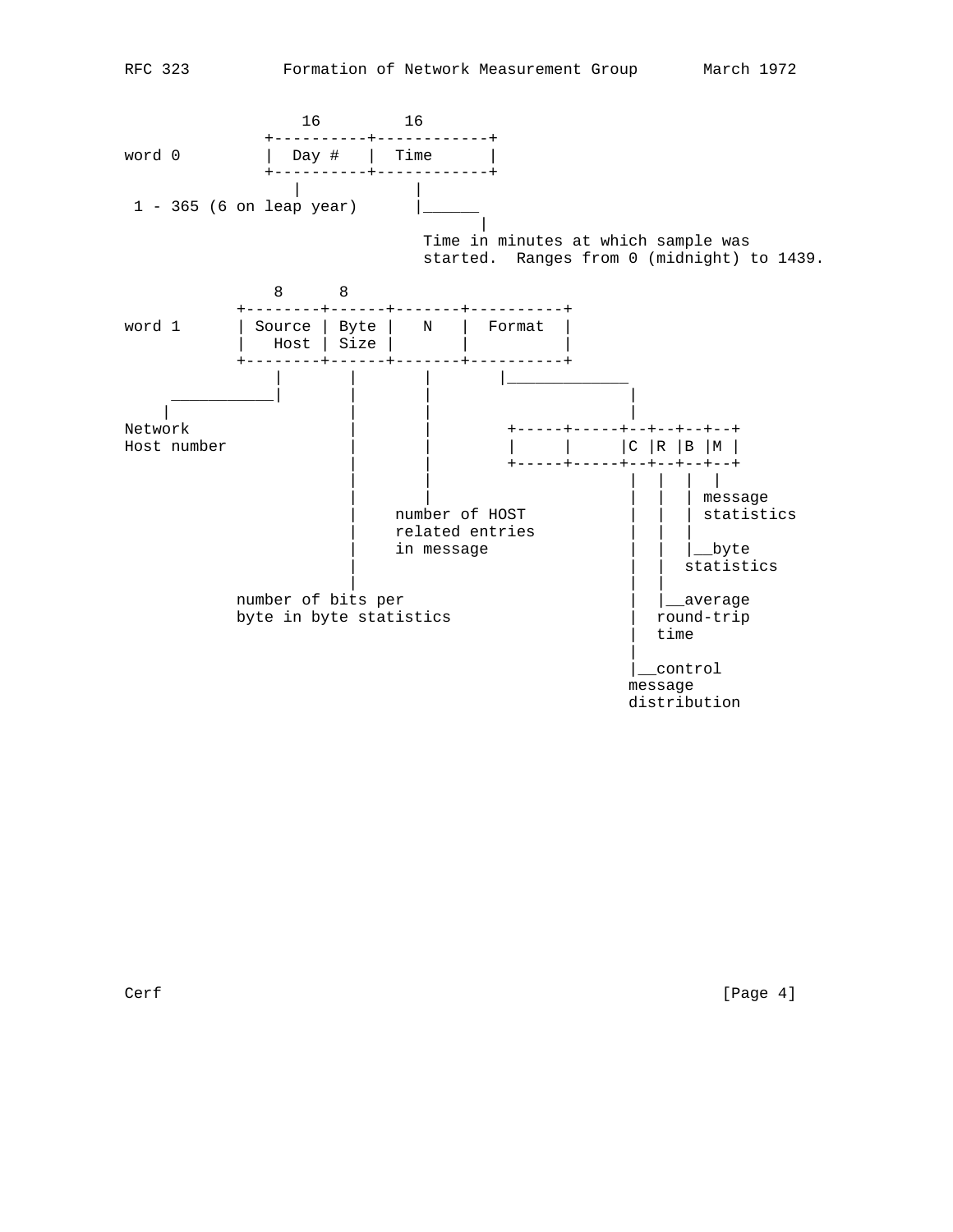The remaining words of the message depend on Format byte setting:





 The process sending these statistics will continue to send data until it has transmitted the entire statistics sample at which time it will close both connections. The process which requested the initial connection is expected to continue to allocate space as it is available until it receives a close request on the open connections. It then responds with matching closes. The sending process should not close until it has received a RFNM for the last message it wishes

+-------+---------------+

Cerf [Page 5]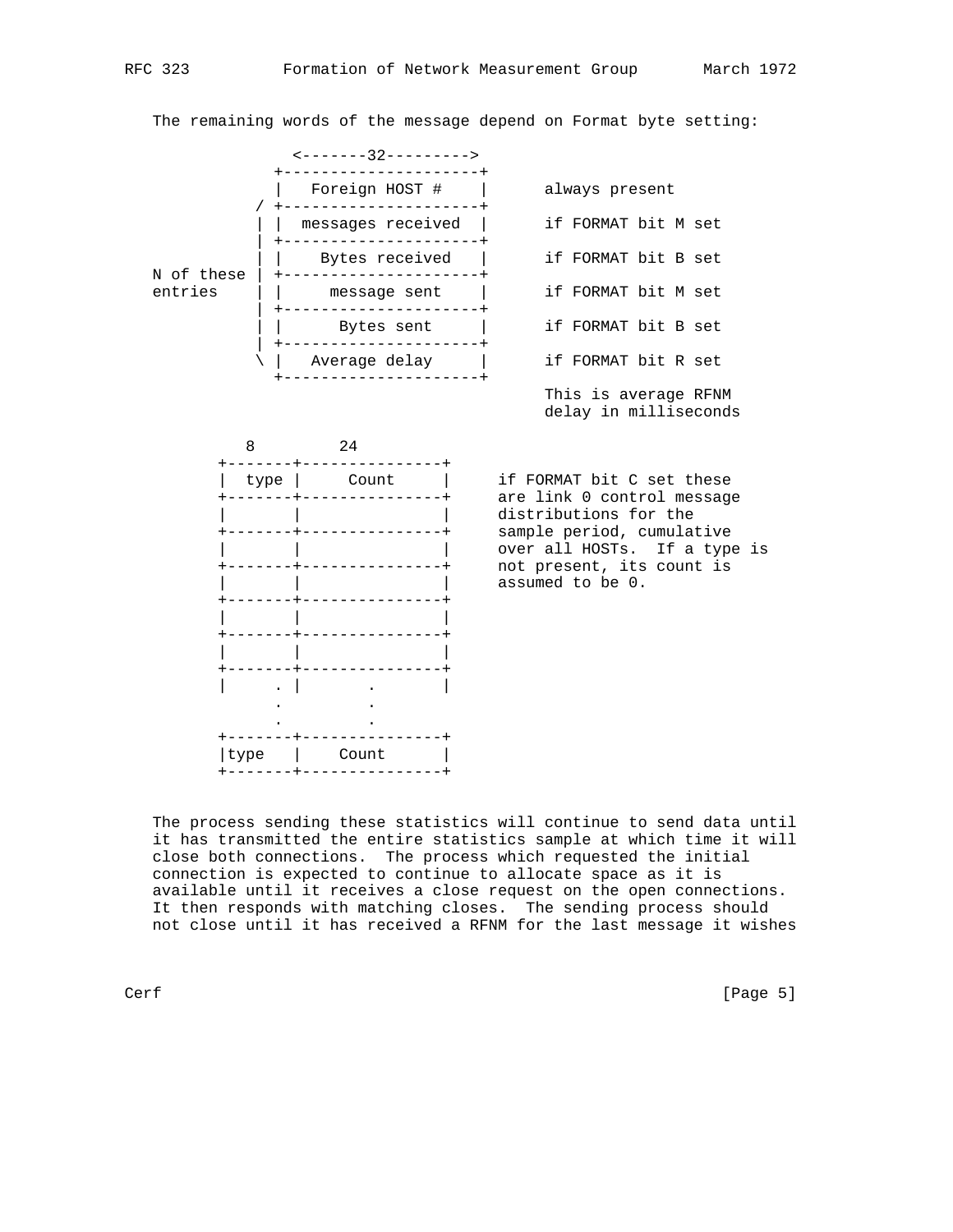to send.

4. Process level measurements

 R Metcalfe MIT/DMCG suggested that the NWG consider trying to gather the following data about network connections:

- 1. Capacity in bits/sec
- 2. Transmission delay
- 3. Mean Time Between Failures
- 4. Percent availability

 These statistics characterize connections as communication commodities and would be the kind of information one would want if Network connections were for sale as "off-the-shelf" items. The first two measures are fairly easy to obtain (although they may vary from connection to connection). The last two are harder to get at and will require some planning to measure.

5 HOST surveys

 Several HOSTS have built or are building automatic survey programs which periodically test and record the status of various HOSTs. BB&N (Ellen Westheimer) has been doing this manually on a daily basis.

 MIT/DMCG has a program developed by R. Metcalfe and M. Seriff which gathers these statistics every 15 minutes and stores the data away in messaged form. The data can be retrieved through the NETWORK program at DMCG. A summary can be obtained, by HOST, declaring the % time VP overall samples and the message response to perform ICP in seconds. This program also keeps the state of the HOSTs according to the following measures:

code meaning

- ---- -------
- 0 HOST not surveyed
- 1 HOST Dead (according to IMP)
- 2 NCP not responding to RESET request (15 second time-out)
- 3 NCP rejecting (ICP got close response).
- 4 Logger not responding (20 second time-out after ICP request).
- 5 Logger available (i.e. ICP successful followed by Close request by DMCG).

 Details and sample data are available in an RFC produced by M. Seriff (RFC #308, NIC #9259). At UCLA, M. Kampe is implementing a similar

Cerf [Page 6]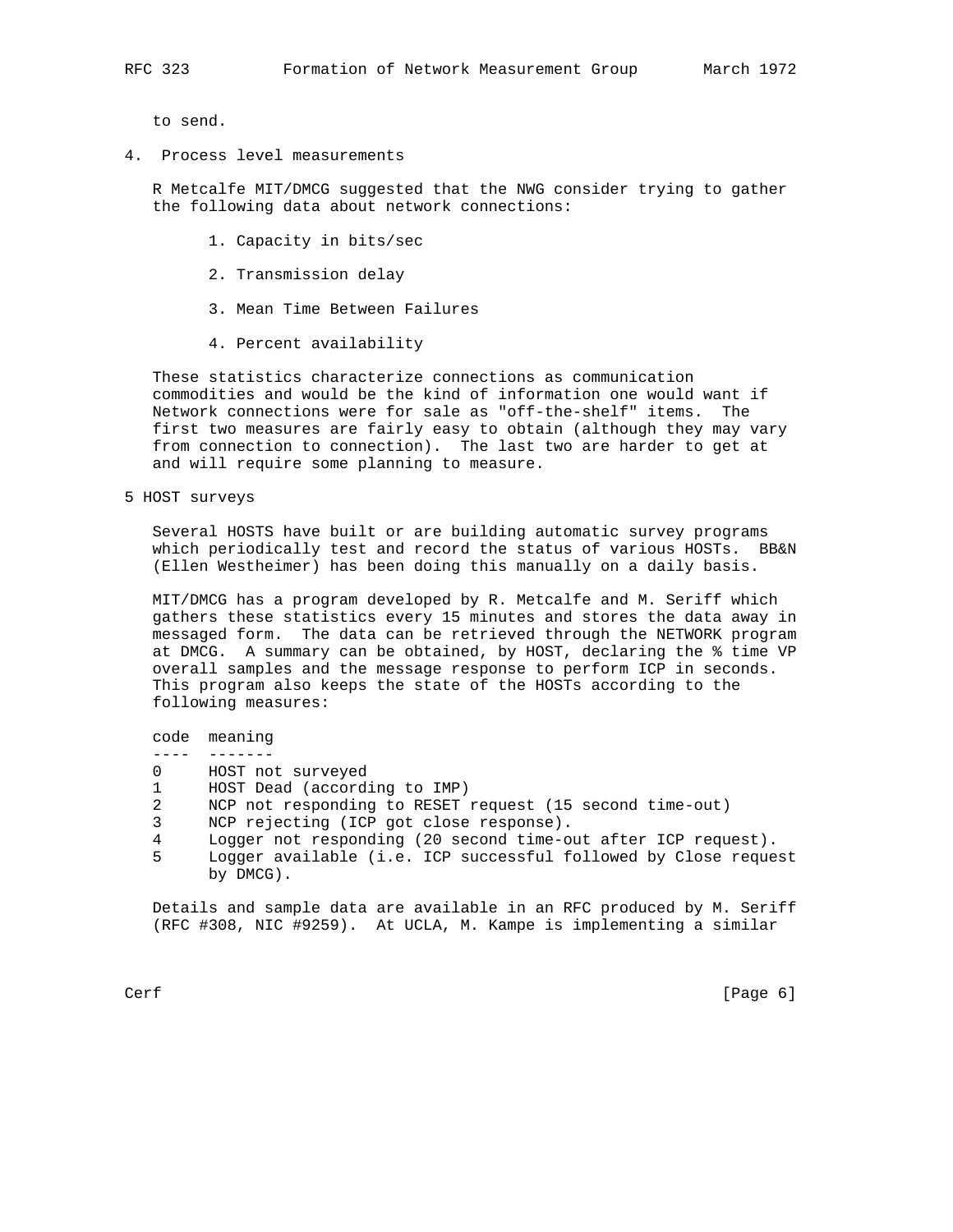program.

 J. Postel and V. Cerf plotted Ellen Westheimer's data for HOSTS OPEN (regarding HOST advertising of service of hours) and found the resulting plot rather interesting. The result is reproduced in the figure below. On a moving average, the number of HOSTS OPEN seems to be increasing, which is a good sign.

[Here was a figure]

5. File Transmission Statistics

 At MIT/DMCG, H. Brodie has measured transmission delay and total throughput as a function of file size for transmissions to and from UCSB's Simple Minded File System. The NWG is interested in specifying certain measurements which should become a standard part of any File transmission protocol implementation. In particular, distributions of file sizes, transmission delay and perhaps destination would be of interest. Throughput measurements could also be used to correlate with Metcalfe's suggested connection measurements.

6. Artificial traffic generator

 UCLA and Lincoln Labs have experimented with artificial traffic generators as a means of testing network capacity. At Lincoln Labs, J. Forgie used the 360/67 to generate traffic from a normal user process. Depending on system load, he was able to maintain traffic rates ranging from 4800 bps to 38K bps. UCLA has had a generator for about a year and has managed to obtain transmission rates around 75K bps using multiple links for parallel transmission.

 The NWG is interested in having such artificial traffic generators available at several HOSTs as a means of artificially loading the network. Ideally, generators could be started by a TELNET-like protocol and would permit specification of

- a) Link #'s to send on
- b) Destination: HOST's or IMP's discard
- c) Inter-arrival time distribution for messages sent on each link (i.e. possibly different distribution for each link). Or at least average IAT for assumed exponential distribution. An average IAT of 0 would imply RFNM driven traffic
- d) Message length distribution, or average, or fixed length for

Cerf [Page 7]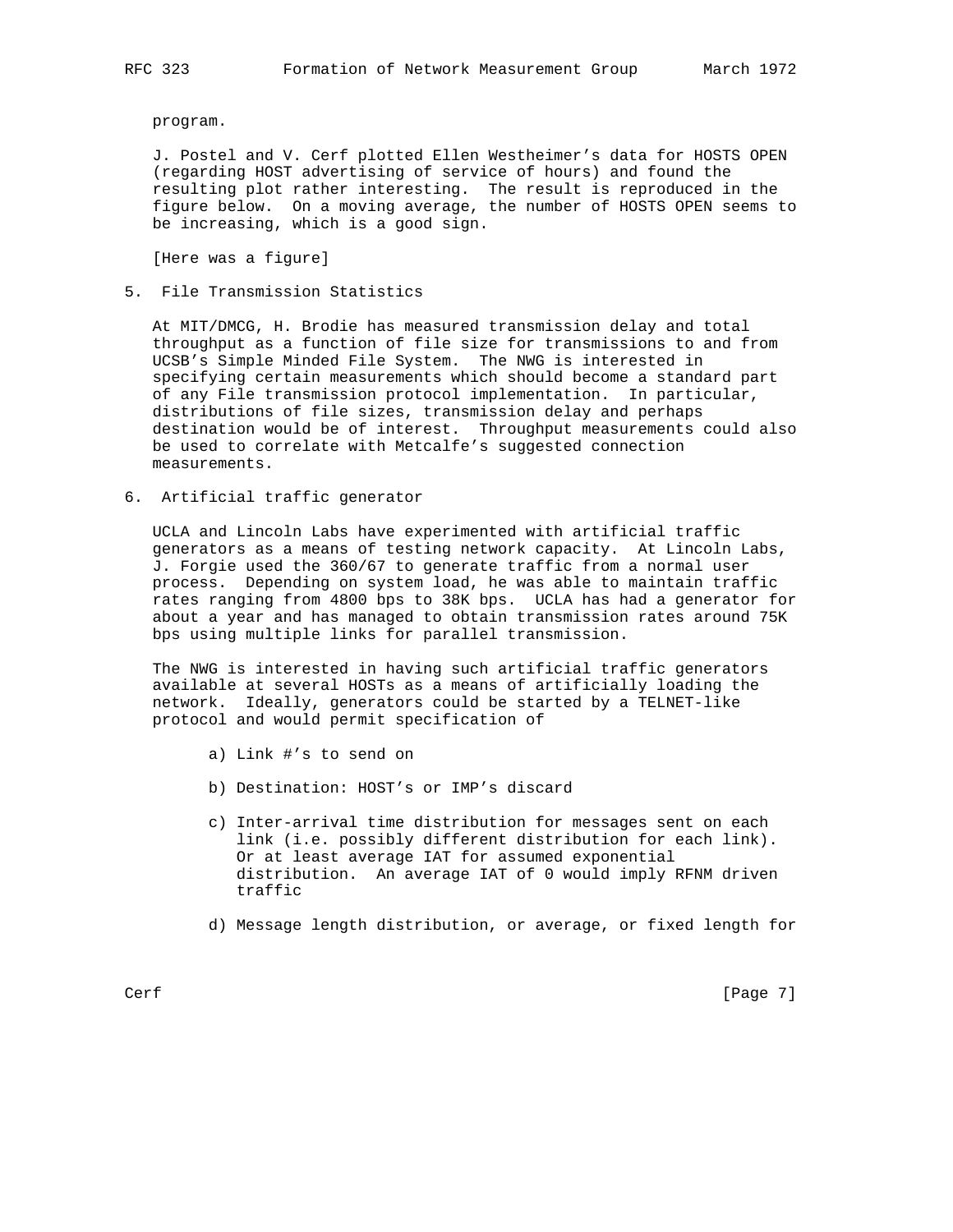each link.

Cerf [Page 8]